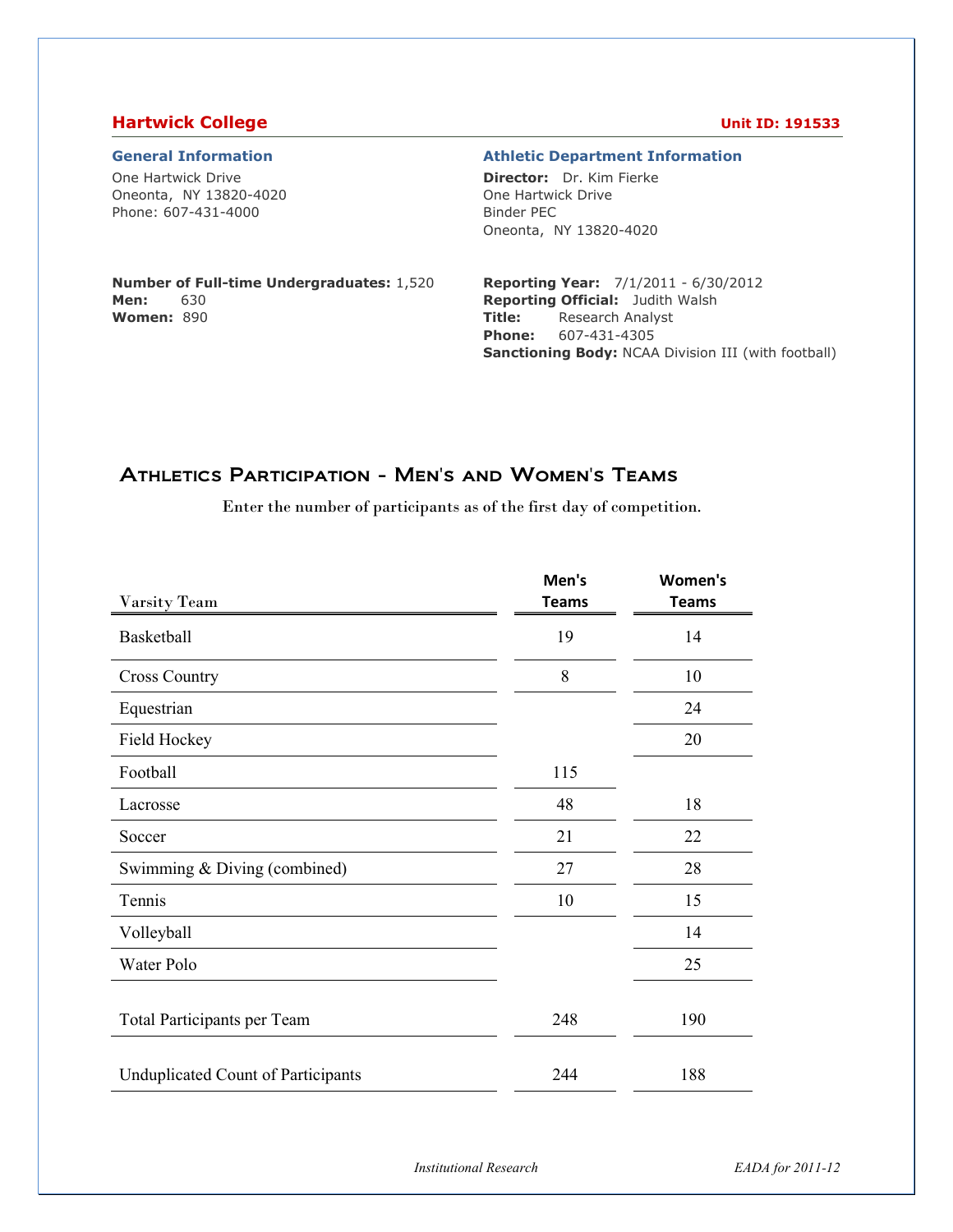# Athletically related Student Aid - Men's and Women's Teams

|                  |                     | <b>Women's Water</b> |           |
|------------------|---------------------|----------------------|-----------|
|                  | <b>Men's Soccer</b> | <b>Polo</b>          | Total     |
| Amount of Aid    | \$432,688           | \$380,800            | \$813,488 |
| Ration (percent) | 53%                 | 47%                  | 100%      |

## Recruiting Expenses - Men's and Women's Teams

|       | <b>Men's Teams</b> | <b>Women's Teams</b> | Total     |
|-------|--------------------|----------------------|-----------|
| Total | \$66,148           | 44.126               | \$110,274 |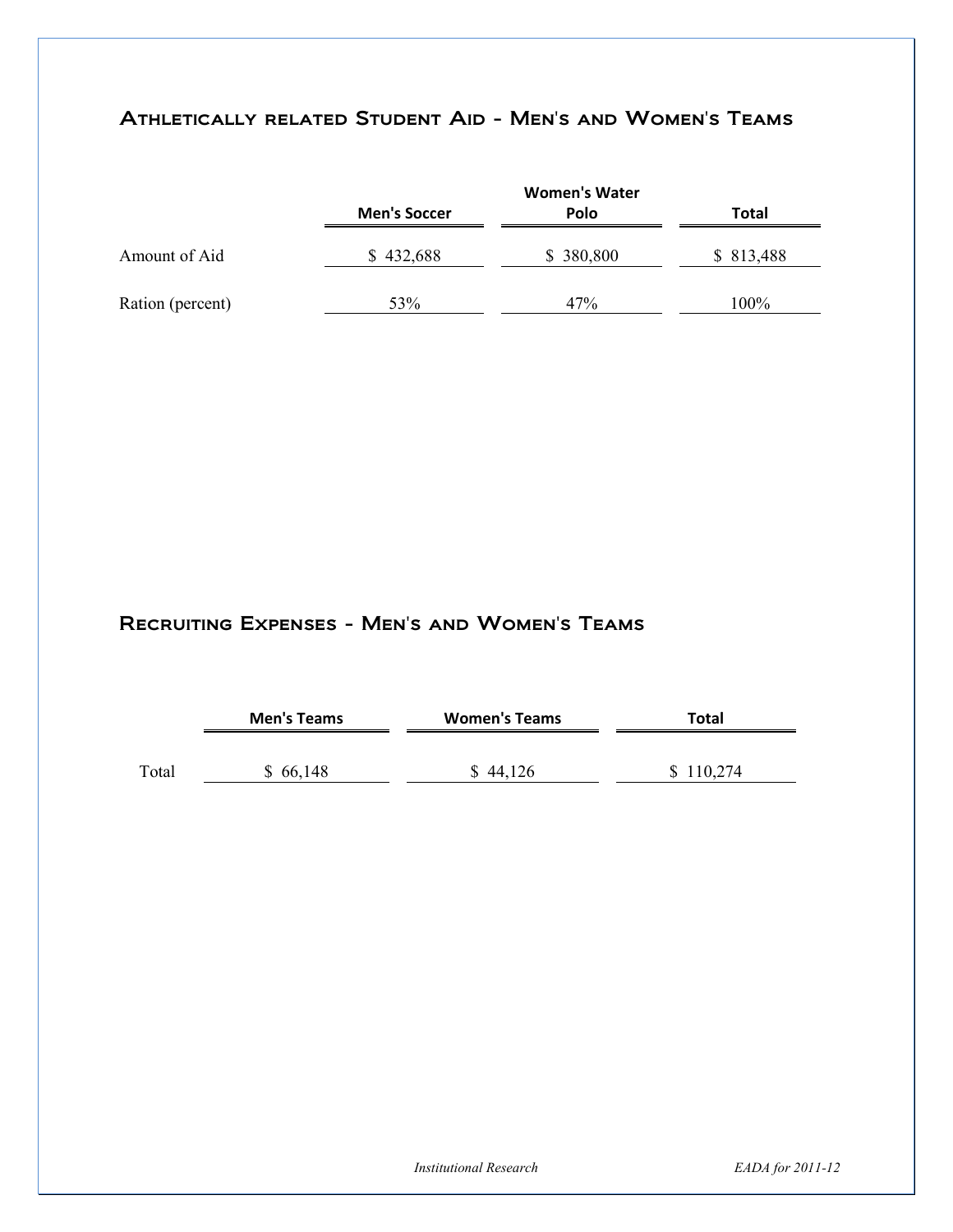#### Total Expenses - Men's and Women's Teams

Expenses by Team

**Expenses are all expenses attributable to intercollegiate athletic activities. This includes appearance guarantees and options, athletically related student aid, contract services, equipment, fundraising activities, operating expenses, promotional activities, recruiting expenses, salaries and benefits, supplies, travel, and any other expenses attributable to intercollegiate athletic activities.** 

|                                         |                    | Women's      |              |
|-----------------------------------------|--------------------|--------------|--------------|
| <b>Varsity Team</b>                     | <b>Men's Teams</b> | <b>Teams</b> | <b>Total</b> |
| Basketball                              | \$143,903          | \$141,790    | \$285,693    |
| <b>Cross Country</b>                    | 28,399             | 29,479       | 57,878       |
| Equestrian                              |                    | 94,858       | 94,858       |
| Field Hockey                            |                    | 129,063      | 129,063      |
| Football                                | 352,354            |              | 352,354      |
| Lacrosse                                | 187,555            | 111,778      | 299,333      |
| Soccer                                  | 651,654            | 92,258       | 743,912      |
| Swimming & Diving (combined)            | 123,054            | 123,054      | 246,108      |
| Tennis                                  | 39,252             | 30,975       | 70,227       |
| Volleyball                              |                    | 100,821      | 100,821      |
| Water Polo                              |                    | 565,247      | 565,247      |
| Total Expenses of all Sports, Except    |                    |              |              |
| Football and Basketball, Combined       | 1,029,299          | 1,278,148    | 2,307,447    |
| Total Expenses Men's & Women's<br>Teams | 1,525,556          | 1,419,938    | 2,945,494    |
| Not Allocated by Gender/Sport           |                    |              | 939,838      |
| <b>Grand Total Expenses</b>             |                    |              | 3,885,332    |

*Institutional Research EADA for 2011-12*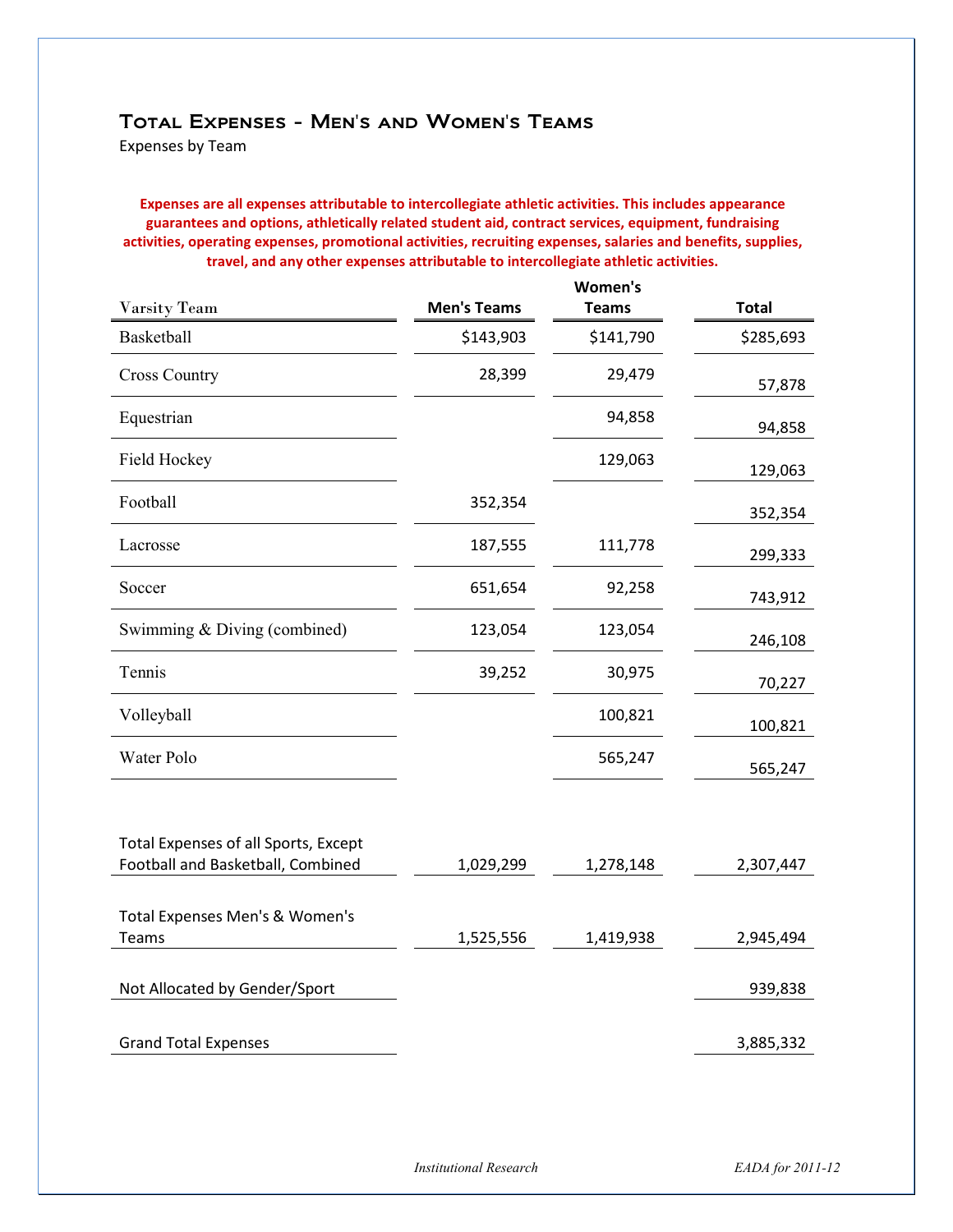#### Total Revenues - Men's and Women's Teams

Revenues by Team

**Revenues are all revenues attributable to intercollegiate athletic activities. This includes revenues from appearance guarantees and options, an athletic conference, tournament or bowl games, concessions, contributions from alumni and others, institutional support, program advertising and sales, radio and television, royalties, signage and other sponsorships, sport camps, state or other government support, student activity fees, ticket and luxury box sales, and any other revenues attributable to intercollegiate athletic activities.** 

|                                                                           |                    | Women's      |              |
|---------------------------------------------------------------------------|--------------------|--------------|--------------|
| Varsity Team                                                              | <b>Men's Teams</b> | <b>Teams</b> | <b>Total</b> |
| Basketball                                                                | \$143,903          | \$141,790    | \$285,693    |
| <b>Cross Country</b>                                                      | 28,399             | 29,479       | 57,878       |
| Equestrian                                                                |                    | 94,858       | 94,858       |
| Field Hockey                                                              |                    | 129,063      | 129,063      |
| Football                                                                  | 352,354            |              | 352,354      |
| Lacrosse                                                                  | 187,555            | 111,778      | 299,333      |
| Soccer                                                                    | 651,654            | 92,258       | 743,912      |
| Swimming & Diving (combined)                                              | 123,054            | 123,054      | 246,108      |
| Tennis                                                                    | 39,252             | 30,975       | 70,227       |
| Volleyball                                                                |                    | 100,821      | 100,821      |
| Water Polo                                                                |                    | 565,247      | 565,247      |
|                                                                           |                    |              |              |
| Total Revenues of all Sports, Except<br>Football and Basketball, Combined | 1,029,299          | 1,278,148    | 2,307,447    |
|                                                                           |                    |              |              |
| Total Revenues Men's & Women's<br><b>Teams</b>                            | 1,525,556          | 1,419,938    | 2,945,494    |
| Not Allocated by Gender/Sport                                             |                    |              | 939,838      |
|                                                                           |                    |              |              |
| <b>Grand Total Revenue</b>                                                |                    |              | 3,885,332    |

*Institutional Research EADA for 2011-12*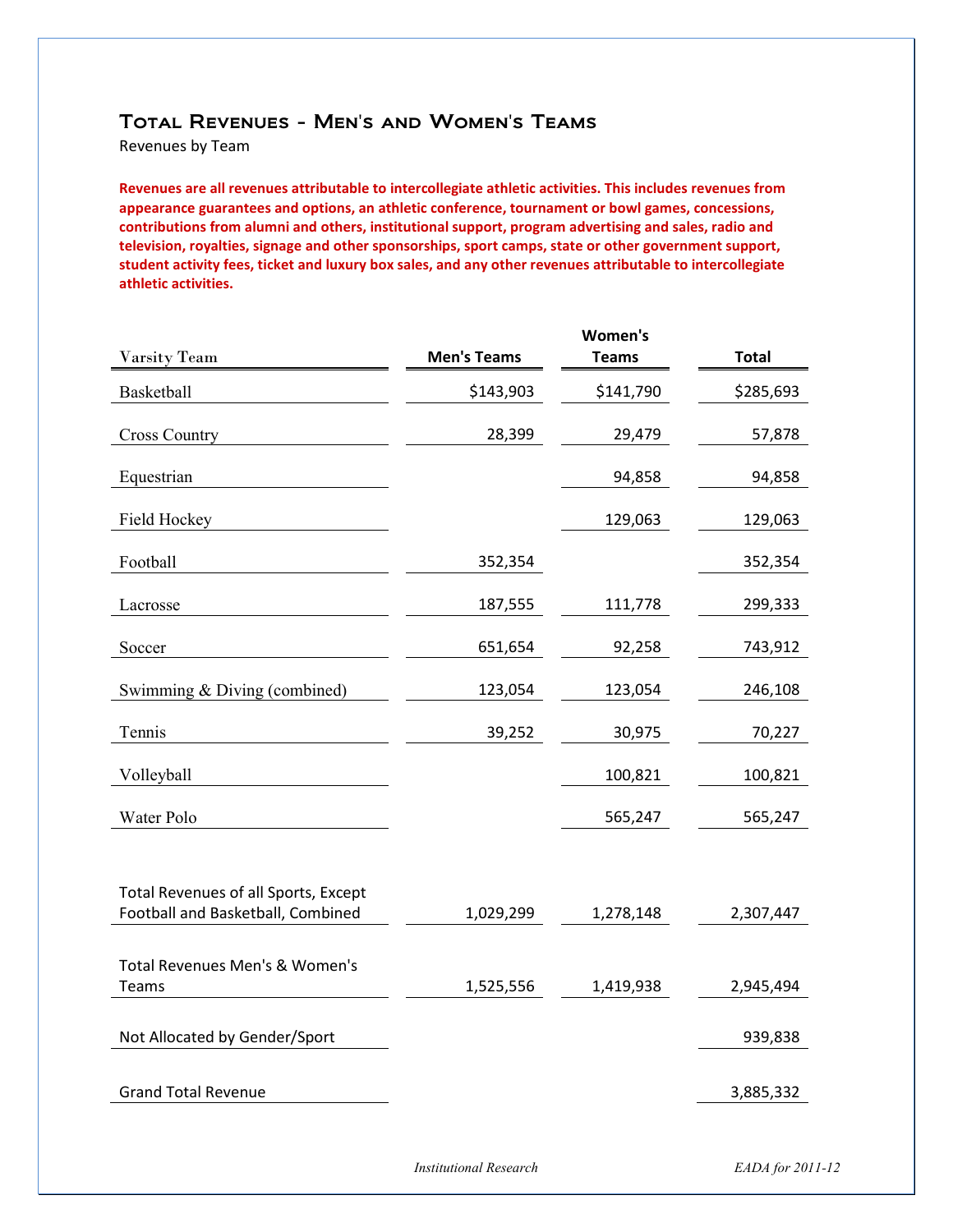## **VARSITY HEAD COACHES**

|                                    | <b>Male Head Coach</b> |                       |                 |                 |                       | <b>Female Head Coach</b> |                 |                 |
|------------------------------------|------------------------|-----------------------|-----------------|-----------------|-----------------------|--------------------------|-----------------|-----------------|
|                                    | Full-time<br>Coaching  | Part-time<br>Coaching | Full-time<br>HC | Part-time<br>HC | Full-time<br>Coaching | Part-time<br>Coaching    | Full-time<br>HC | Part-time<br>HC |
| <b>Varsity Teams</b>               | <b>Duties</b>          | <b>Duties</b>         | Employee        | Employee        | <b>Duties</b>         | <b>Duties</b>            | Employee        | Employee        |
| Men's teams                        |                        |                       |                 |                 |                       |                          |                 |                 |
| Basketball                         |                        | $\mathbf{1}$          | $\mathbf{1}$    |                 |                       |                          |                 |                 |
| Football                           |                        | $\mathbf{1}$          | $\mathbf{1}$    |                 |                       |                          |                 |                 |
| <b>Cross Country</b>               |                        | $\mathbf{1}$          | $\mathbf{1}$    |                 |                       |                          |                 |                 |
| Lacrosse                           |                        | $\mathbf{1}$          | $\mathbf{1}$    |                 |                       |                          |                 |                 |
| Soccer                             |                        | $\mathbf{1}$          | $\mathbf{1}$    |                 |                       |                          |                 |                 |
| Swimming &<br>Diving (combined)    |                        | $\mathbf{1}$          | $\mathbf{1}$    |                 |                       |                          |                 |                 |
| Tennis                             |                        |                       |                 |                 |                       | $\mathbf{1}$             | $\mathbf{1}$    |                 |
| <b>Women's Teams</b>               |                        |                       |                 |                 |                       |                          |                 |                 |
| Basketball                         |                        |                       |                 |                 |                       | $\mathbf{1}$             | $\mathbf{1}$    |                 |
| <b>Cross Country</b>               |                        | $\mathbf{1}$          | 1               |                 |                       |                          |                 |                 |
| Equestrian                         |                        |                       |                 |                 |                       | $\mathbf{1}$             | $\mathbf{1}$    |                 |
| Field Hockey                       |                        |                       |                 |                 |                       | $\mathbf{1}$             | $\mathbf{1}$    |                 |
| Lacrosse                           |                        |                       |                 |                 |                       | $\mathbf{1}$             | $\mathbf{1}$    |                 |
| Soccer                             |                        | $\mathbf{1}$          | $\mathbf{1}$    |                 |                       |                          |                 |                 |
| Swimming $\&$<br>Diving (combined) |                        | $\mathbf{1}$          | $\mathbf{1}$    |                 |                       |                          |                 |                 |
| Tennis                             |                        |                       |                 |                 |                       | $\mathbf{1}$             | $\mathbf{1}$    |                 |
| Volleyball                         |                        |                       |                 |                 |                       | $\mathbf{1}$             | $\mathbf{1}$    |                 |
| Water Polo                         |                        | $\mathbf{1}$          | $\mathbf{1}$    |                 |                       |                          |                 |                 |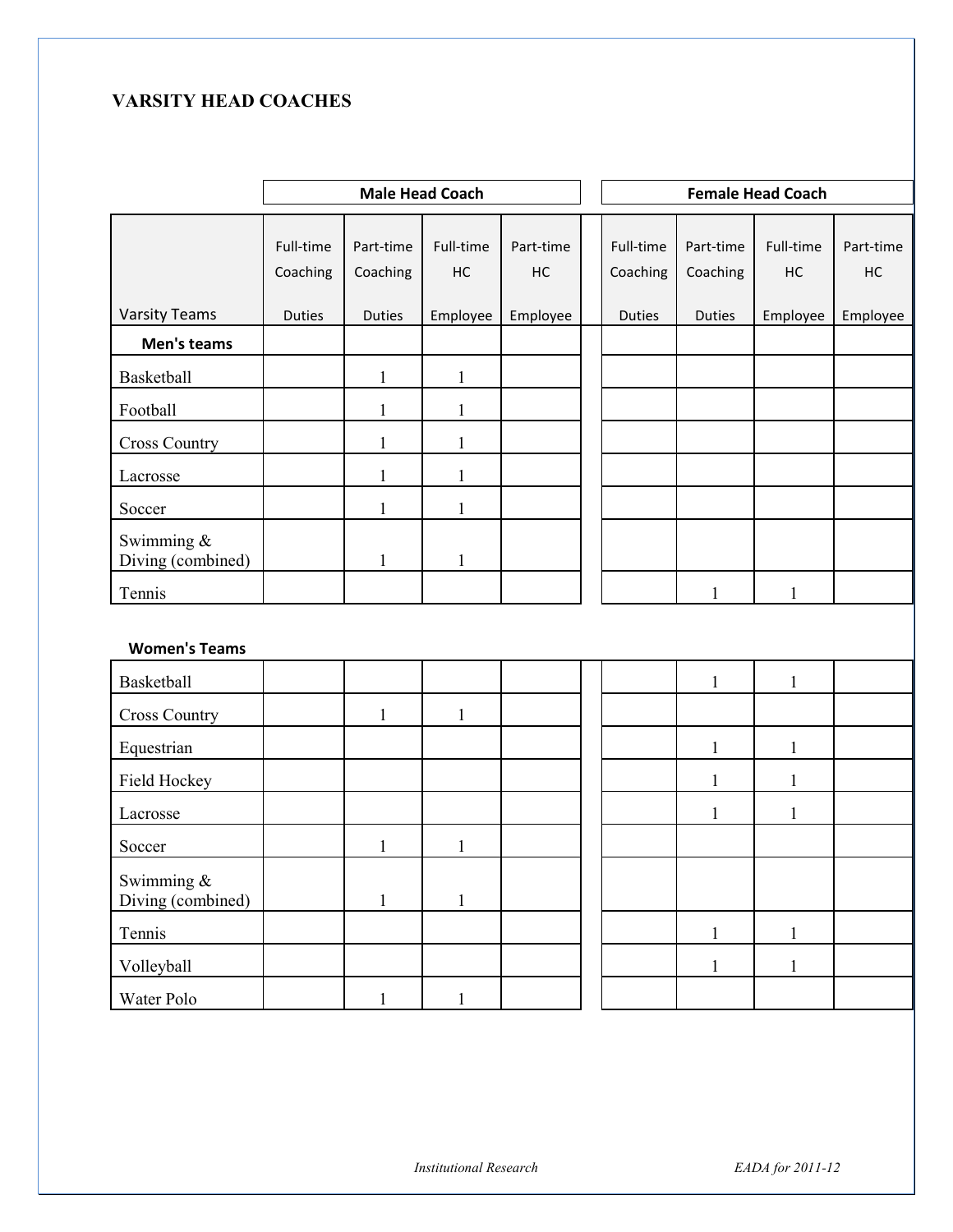## **VARSITY ASSISTANT COACHES**

|                                 | <b>Male Assistant Coach</b><br><b>Female Assistant Coach</b> |                       |                 |                 |  |                       |                       |                 |                 |
|---------------------------------|--------------------------------------------------------------|-----------------------|-----------------|-----------------|--|-----------------------|-----------------------|-----------------|-----------------|
|                                 |                                                              |                       |                 |                 |  |                       |                       |                 |                 |
|                                 | Full-time<br>Coaching                                        | Part-time<br>Coaching | Full-time<br>HC | Part-time<br>HC |  | Full-time<br>Coaching | Part-time<br>Coaching | Full-time<br>HC | Part-time<br>HC |
| <b>Varsity Teams</b>            | Duties                                                       | <b>Duties</b>         | Employee        | Employee        |  | <b>Duties</b>         | <b>Duties</b>         | Employee        | Employee        |
| Men's teams                     |                                                              |                       |                 |                 |  |                       |                       |                 |                 |
| Basketball                      |                                                              | $\sqrt{2}$            | $\mathbf{1}$    | $\mathbf{1}$    |  |                       |                       |                 |                 |
| <b>Cross Country</b>            |                                                              | $\mathbf{1}$          |                 | 1               |  |                       | $\overline{2}$        |                 | $\overline{2}$  |
| Football                        |                                                              | 7                     | $\overline{3}$  | $\overline{4}$  |  |                       |                       |                 |                 |
| Lacrosse                        |                                                              | $\overline{2}$        | $\mathbf{1}$    | 1               |  |                       |                       |                 |                 |
| Soccer                          |                                                              | $\overline{2}$        | 1               | 1               |  |                       |                       |                 |                 |
| Swimming &<br>Diving (combined) |                                                              | 3                     | $\mathbf{1}$    | $\overline{2}$  |  |                       | 1                     |                 | 1               |
| Tennis                          |                                                              | $\mathbf{1}$          |                 | $\mathbf{1}$    |  |                       |                       |                 |                 |
| <b>Women's Teams</b>            |                                                              |                       |                 |                 |  |                       |                       |                 |                 |
| Basketball                      |                                                              | $\mathbf{1}$          |                 | $\mathbf{1}$    |  |                       | $\mathbf{1}$          | $\mathbf{1}$    |                 |
| <b>Cross Country</b>            |                                                              | 1                     |                 | $\mathbf{1}$    |  |                       | 2                     |                 | $\sqrt{2}$      |
| Equestrian                      |                                                              |                       |                 |                 |  |                       |                       |                 |                 |
| Field Hockey                    |                                                              |                       |                 |                 |  |                       | $\mathbf{1}$          | $\mathbf{1}$    |                 |
| Lacrosse                        |                                                              |                       |                 |                 |  |                       | $\mathbf{1}$          | $\mathbf{1}$    |                 |
| Soccer                          |                                                              | 1                     | $\mathbf{1}$    |                 |  |                       |                       |                 |                 |
| Swimming &<br>Diving (combined) |                                                              | $\overline{2}$        | $\mathbf{1}$    | $\mathbf{1}$    |  |                       | $\,1$                 |                 | $\mathbf{1}$    |
| Tennis                          |                                                              | $\mathbf{1}$          |                 | $\mathbf{1}$    |  |                       |                       |                 |                 |
| Volleyball                      |                                                              |                       |                 |                 |  |                       | $\mathbf{1}$          | $\mathbf{1}$    |                 |
| Water Polo                      |                                                              | $\mathbf{1}$          | $\mathbf{1}$    |                 |  |                       |                       |                 |                 |